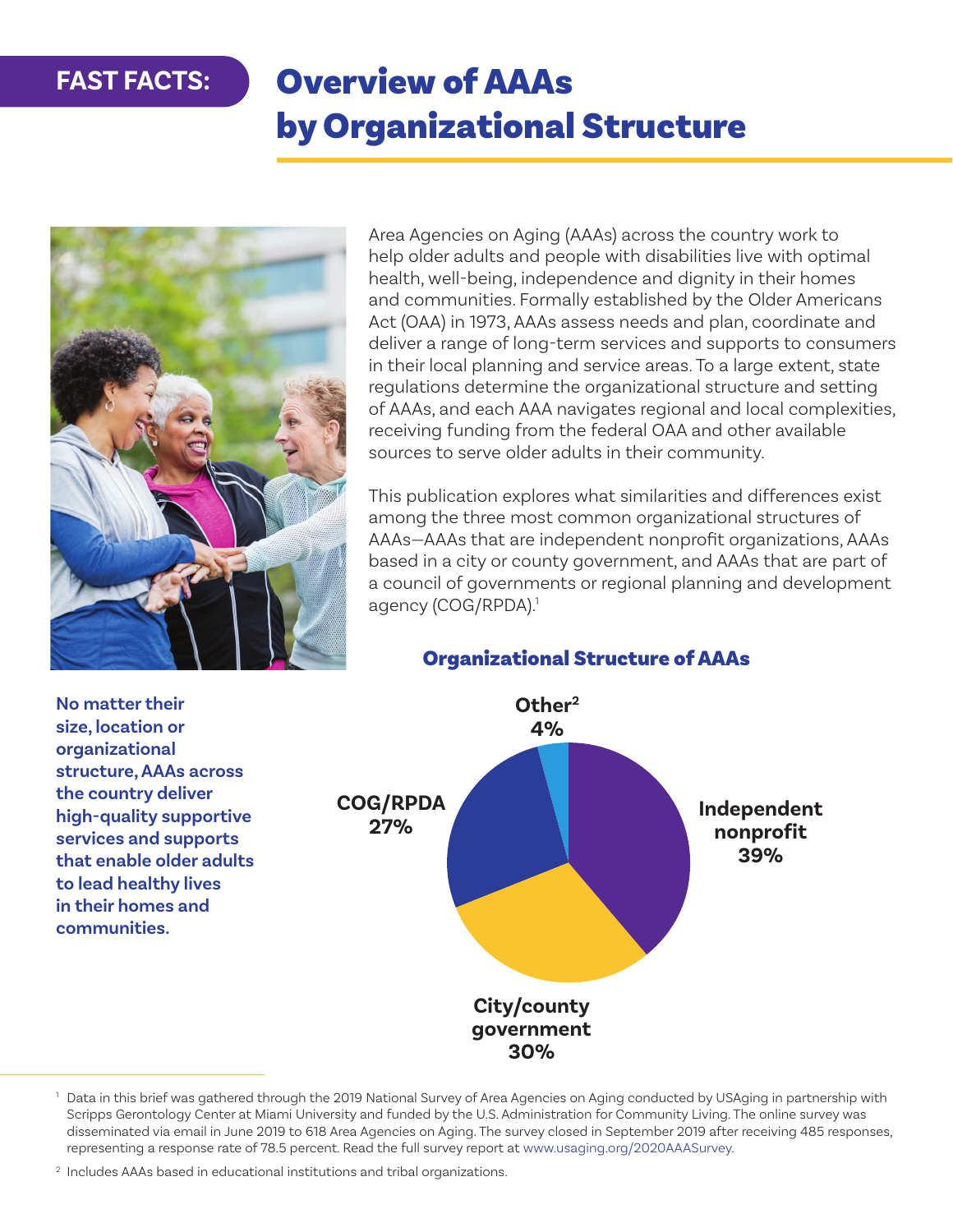#### **Regional Differences in AAA Organizational Structure**

The map shows the most common organizational structure for AAAs in each U.S. Census Division. For example, 94 percent of AAAs in New England are independent nonprofits (NP), while 87 percent of AAAs in the Middle Atlantic are part of a city or county government (C/C).



## **Key Characteristics of AAAs by Organizational Structure**

|                                                               | <b>AAAs Overall</b> | Independent<br>Nonprofit | <b>City or County</b><br><b>Government</b> | <b>COG or RPDA</b> |
|---------------------------------------------------------------|---------------------|--------------------------|--------------------------------------------|--------------------|
| <b>Proportion Serving</b><br><b>Predominantly Rural Areas</b> | 46                  | 52                       | 70                                         | 45                 |
| Number of Full-Time Staff                                     | 21                  | 35                       | 20                                         | 13                 |
| <b>Number of Part-Time Staff</b>                              | 5                   | 9                        | 5                                          | $\mathcal{D}$      |
| <b>Number of Volunteers</b>                                   | 50                  | 60                       | 45                                         | 40                 |
| <b>Annual Budget (2018)</b>                                   | \$4 million         | \$4.8 million            | \$3.8 million                              | \$2.7 million      |

*Note: Staff, volunteer and budget figures are median values.*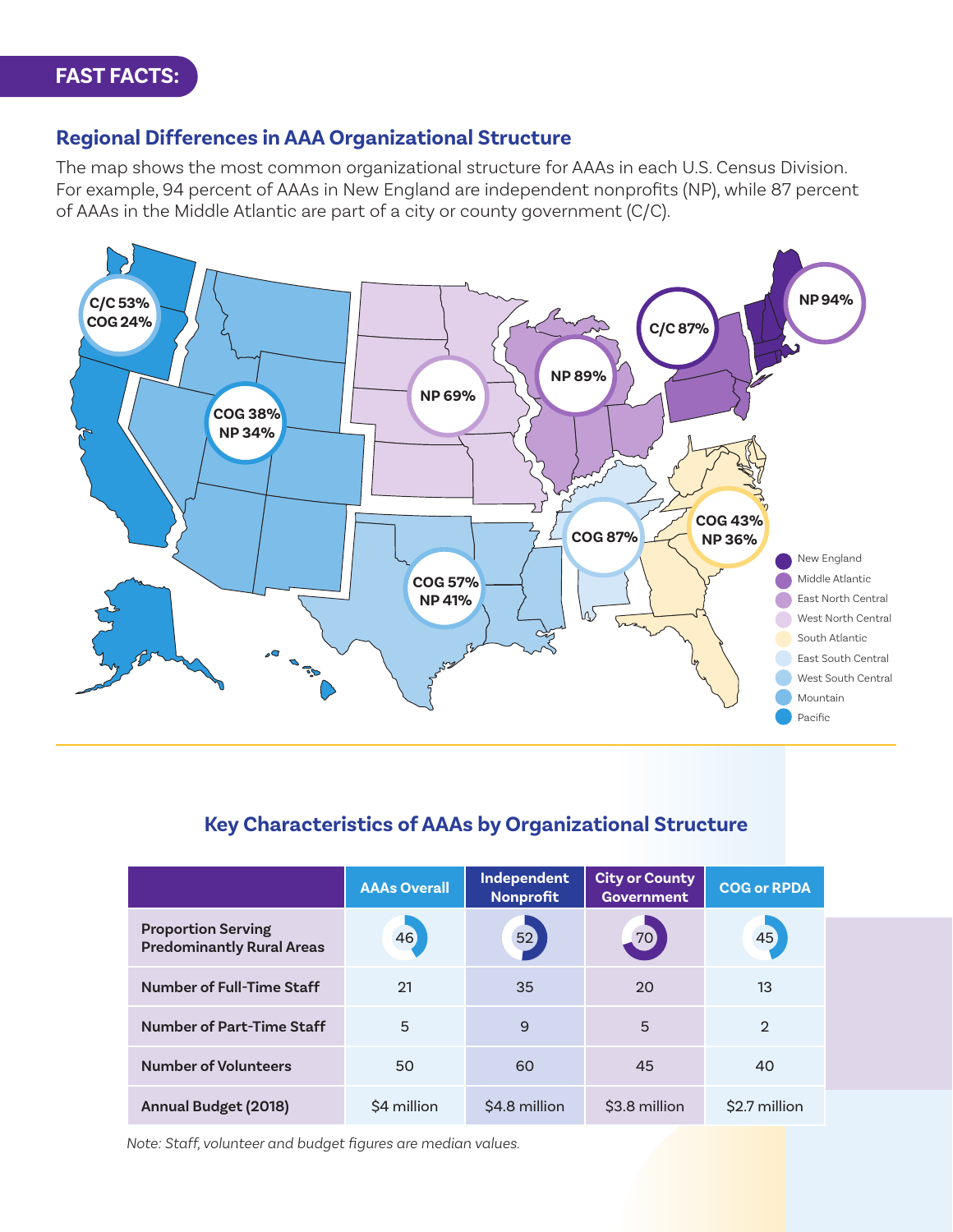#### **Budget Sources and Proportions, by Organizational Structure**

While all AAAs receive OAA funding, other budgetary sources and levels vary due to a variety of factors, including Medicaid participation, the robustness of state general funds and the availability of other federal and non-federal sources of funding. The blue bars show what percentage of AAAs receive funding from a particular source, and the purple bars show what proportion of budget is made up from that funding source for those AAAs that receive it.





#### **COG/RPDA**



#### **City/County Government**



#### **M**% of AAAs with this funding **Average budget proportion**

As shown in the charts above, AAA budgets vary by organizational structure. For example:

- Independent nonprofit AAAs are more likely to have funding from health care payers (29 percent vs. 18 percent overall), which comprises 10 percent of the budgets of those AAAs receiving this type of funding.
- City and county government-based AAAs are more likely to receive local government funding than AAAs overall (85 percent vs. 57 percent), and this funding comprises a larger proportion of their budgets (29 percent vs. 17 percent).